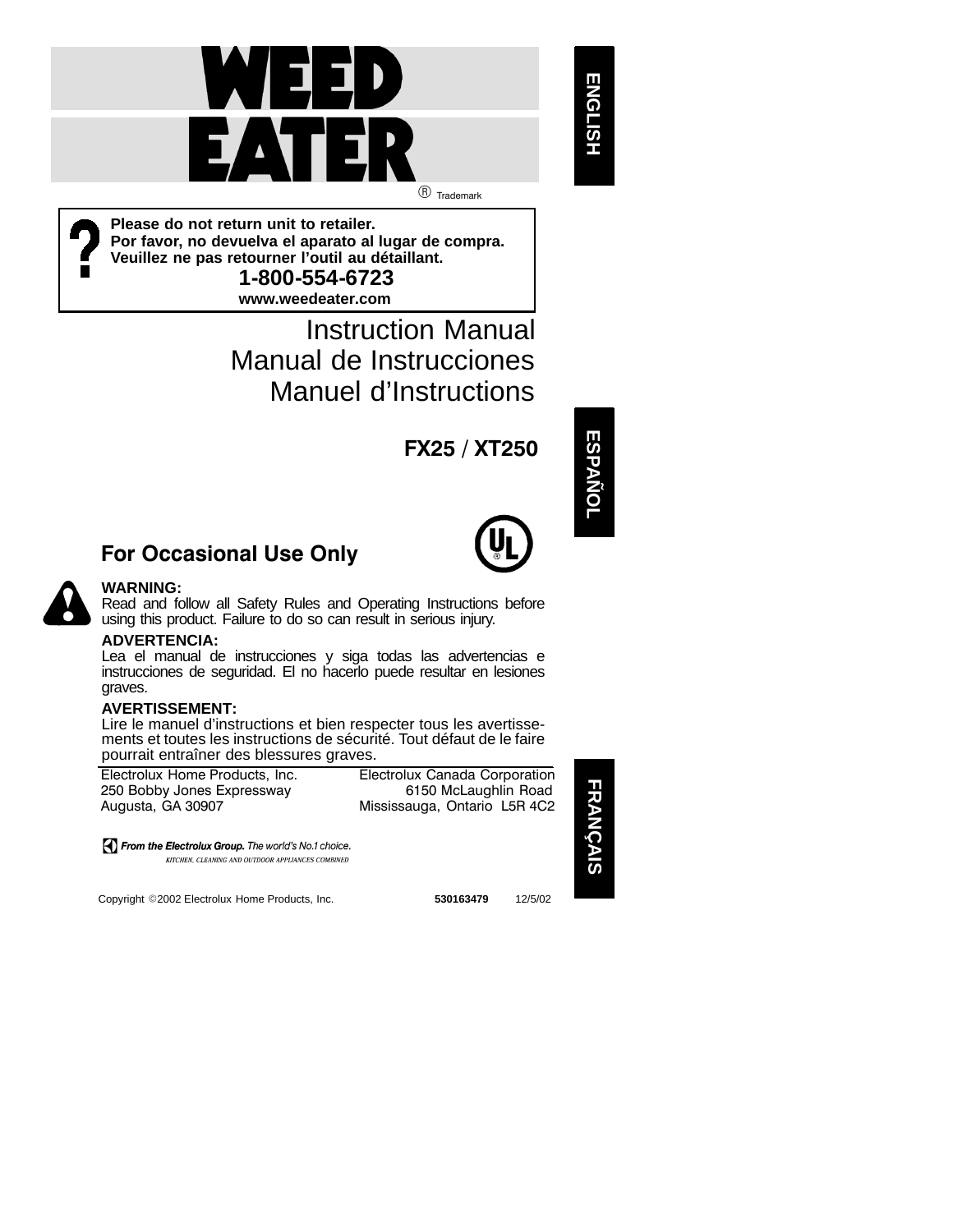## **SAFETY RULES**

**WARNING:** When using gardening appliances, basic safety precautions must always be followed to reduce the risk of fire and serious injury. Read and follow all instructions.

*This power unit can be dangerous!* Operator is responsible for following instructions and warnings on unit and in manual. Read entire instruction manual before using unit! Be thoroughly familiar with the controls and the proper use of the unit. Restrict the use of this unit to persons who have read, understand, and will follow the instructions and warnings on the unit and in the manual. Never allow children to operate this unit.





INSTRUCTION MANUAL

SAFETY INFORMATION ON THE UNIT

**A DANGER:** Never use blades or flailing devices. This unit is designed for line trimmer use only. Use of any other accessories or attachments will increase the risk of injury.



**WARNING:** Trimmer line throws objects violently. You and others can be blinded/injured. Wear eye and leg protection. Keep body parts clear of rotating line.



Keep children, bystanders, and animals 50 feet (15 meters) away. If approached stop unit immediately.

If situations occur which are not covered in this manual, use care and good judgment. If you need assistance, contact your authorized service dealer or call 1-800-554-6723.

#### **OPERATOR SAFETY**

- S Dress properly. Always wear safety glasses or similar eye protection when operating, or performing maintenance, on your unit (safety glasses are available). Eye protection should be marked Z87.
- Always wear face or dust mask if operation is dusty.
- S Always wear heavy, long pants, long sleeves, boots, and gloves. Wearing safety leg guards is recommended.
- Always wear foot protection. Do not go barefoot or wear sandals. Stay clear of spinning line.
- Secure hair above shoulder length. Secure or remove loose clothing or clothing with loosely hanging ties, straps, tassels, etc. They can be caught in moving parts.
- Being fully covered also helps protect you from debris and pieces of toxic plants thrown by spinning line. S Stay Alert. Do not operate this unit when you
- are tired, ill, upset or under the influence of alcohol, drugs, or medication. Watch what you are doing; use common sense.
- Wear hearing protection.
- Never start or run inside a closed room or building. Breathing exhaust fumes can kill. • Keep handles free of oil and fuel.
- 
- **UNIT / MAINTENANCE SAFETY** Disconnect the spark plug before performing
- maintenance except carburetor adjustments. • Look for and replace damaged or loose parts
- before each use. Look for and repair fuel leaks before use. Keep in good working condition.
- Replace trimmer head parts that are chipped, cracked, broken, or damaged in any other way before using the unit.
- Maintain unit according to recommended pro-
- cedures. Keep cutting line at proper length. S Use only 0.080! (2 mm) diameter Weed Eater<sup>®</sup> brand line. Never use wire, rope, string, etc.
- Install required shield properly before using<br>the unit. Use only specified trimmer head; make sure it is properly installed and securely fastened.
- Make sure unit is assembled correctly as shown in this manual.
- Make carburetor adjustments with lower end supported to prevent line from contacting any object.
- Keep others away when making carburetor adjustments.
- Use only recommended Weed Eater<sup>®</sup> ac-<br>cessories and replacement parts.
- Have all maintenance and service not explained in this manual performed by an authorized service dealer.

#### **FUEL SAFETY**

- Mix and pour fuel outdoors.
- Keep away from sparks or flames.
- Use a container approved for fuel.
- Do not smoke or allow smoking near fuel or the unit.
- Avoid spilling fuel or oil. Wipe up all fuel spills.
- Move at least 10 feet (3 meters) away from fueling site before starting engine.
- Stop engine and allow to cool before removing fuel cap.
- Always store gasoline in a container approved for flammable liquids.

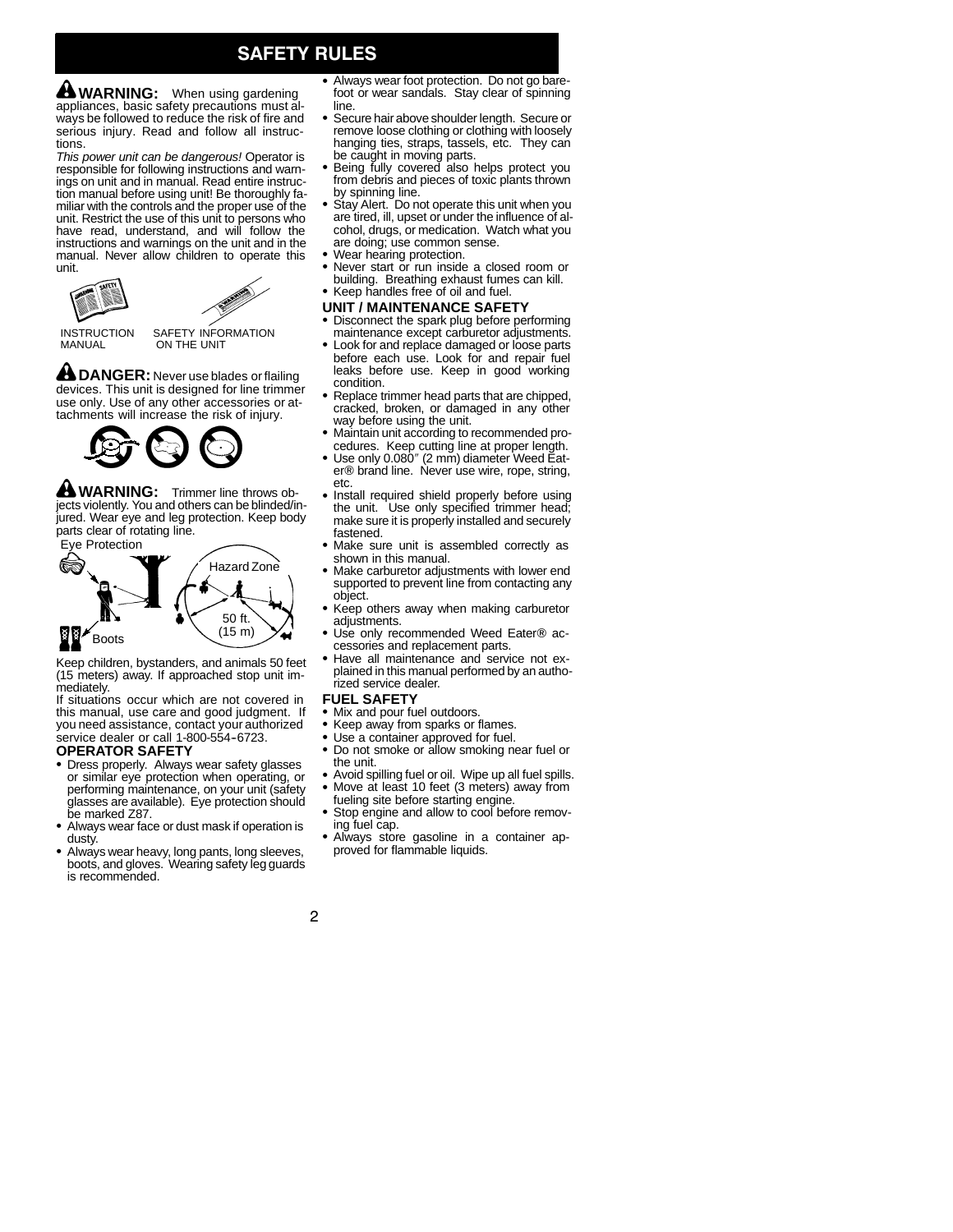#### **CUTTING SAFETY**

**WARNING:** Inspect the area before each use. Remove objects (rocks, broken glass, nails, wire, etc.) which can be thrown by or become entangled in line. Hard objects can damage the trimmer head and be thrown causing serious injury.

- Use only for trimming, scalping, mowing and sweeping. Do not use for edging, pruning or hedge trimming.
- Keep firm footing and balance. Do not overreach.
- Keep all parts of your body away from muffler and spinning line. Keep engine below waist level. A hot muffler can cause serious burns.
- Cut from your right to your left. Cutting on left side of the shield will throw debris away from the operator.
- Use only in daylight or good artificial light.
- Use only for jobs explained in this manual.
- **TRANSPORTING AND STORAGE**
- Allow engine to cool; secure unit before storing or transporting in vehicle.
- Empty the fuel tank before storing or transporting the unit. Use up fuel left in the carburetor by starting the engine and letting it run until it stops.
- Store unit and fuel in area where fuel vapors cannot reach sparks or open flames from water heaters, electric motors or switches, furnaces, etc.
- Store unit so line limiter blade cannot accidentally cause injury. The unit can be hung by the tube.
- Store unit out of reach of children.

**SAFETY NOTICE:** Exposure to vibrations through prolonged use of gasoline powered hand tools could cause blood vessel or nerve damage in the fingers, hands, and joints of people prone to circulation disorders or abnormal swellings. Prolonged use in cold weather has been linked to blood vessel damage in otherwise healthy people. If symptoms occur such as numbness, pain, loss of strength, change in skin color or texture, or loss of feeling in the fingers, hands, or joints, discontinue the use of this tool and seek medical attention. An anti-vibration system does not guarantee the avoidance of these problems. Users who operate power tools on a continual and regular basis must monitor closely their physical condition and the condition of this tool.

**SPECIAL NOTICE:** This unit is equipped with a temperature limiting muffler and spark arresting screen which meets the require-ments of California Codes 4442 and 4443. All U.S. forest land and the states of California, Idaho, Maine, Minnesota, New Jersey, Ore-gon, and Washington require by law that many internal combustion engines be equipped with a spark arresting screen. If you operate in a locale where such regulations exist, you are legally responsible for maintaining the operating condition of these parts. Failure to do so is a violation of the law. For normal homeowner use, the muffler and spark arresting screen will not require any service. After 50 hours of use, we recommend that your muffler be serviced or replaced by your authorized service dealer.

## **ASSEMBLY**

3

**WARNING:** If received assembled, repeat all steps to ensure your unit is properly assembled and all fasteners are secure.

Examine parts for damage. Do not use damaged parts.

**NOTE:** If you need assistance or find parts missing or damaged, call 1-800-554-6723.

It is normal for the fuel filter to rattle in the empty fuel tank.

Finding fuel or oil residue on muffler is normal due to carburetor adjustments and testing done by the manufacturer.

#### **ADJUSTING THE HANDLE**

**WARNING:** When adjusting the handle, be sure it remains between the trigger and the safety label.

- 1. Loosen wing nut on handle.<br>2. Rotate the handle on the tub
- Rotate the handle on the tube to an upright position; retighten wing nut.

#### **ATTACHING SHIELD**

**WARNING:** The shield must be properly installed. The shield provides partial

protection from the risk of thrown objects to the operator and others and is equipped with a line limiter blade which cuts excess line to the proper length. The line limiter blade (on underside of shield) is sharp and can cut you. For proper orientation of shield, see KNOW YOUR TRIMMER illustration in OPERATION section.

- 1. Remove wing nut from shield.<br>2. Insert bracket into slot as show
- 2. Insert bracket into slot as shown.<br>3. Pivot shield until bolt passes throu
- Pivot shield until bolt passes through hole in bracket.
- 4. Securely tighten wing nut onto bolt.

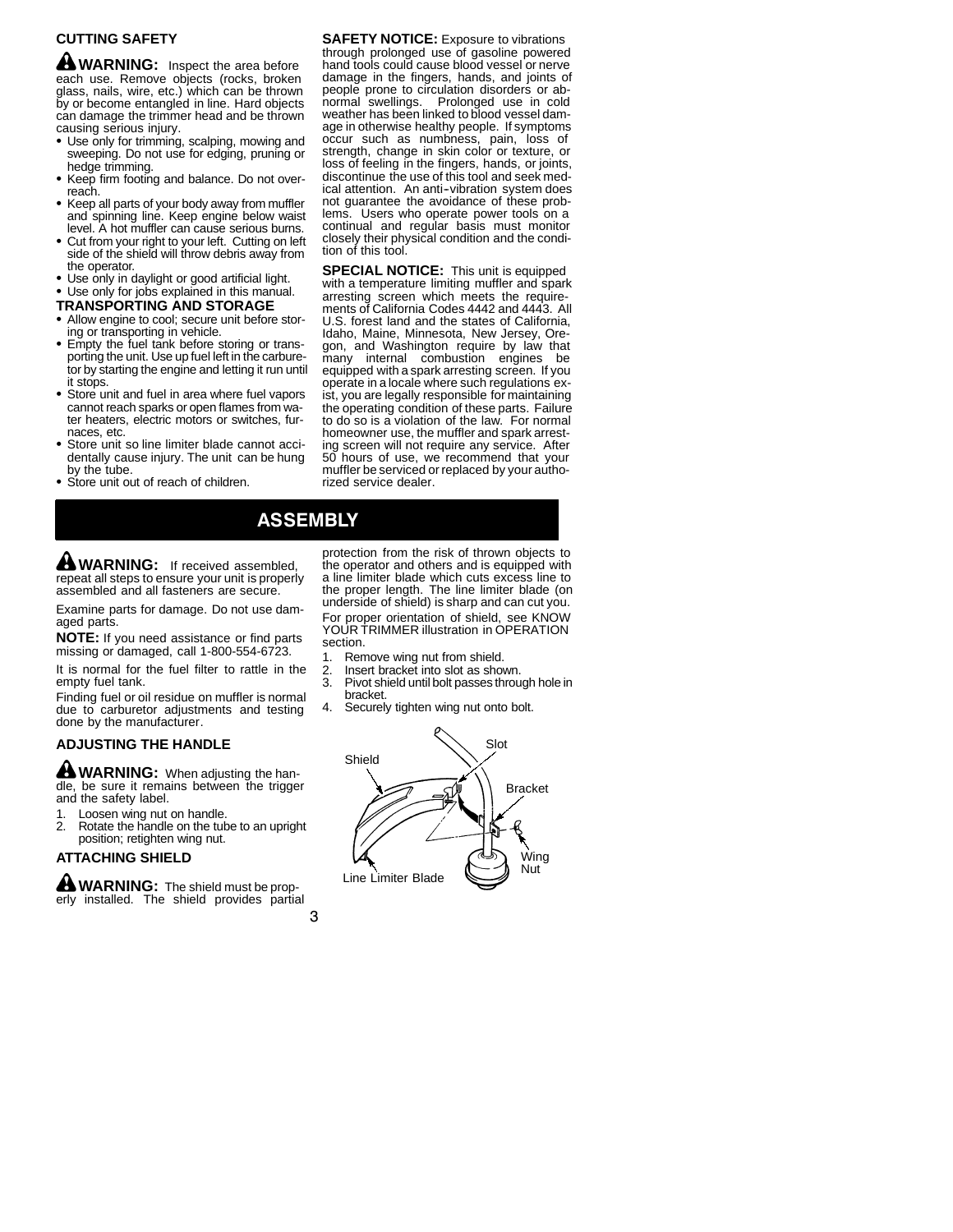## **OPERATION**

#### **KNOW YOUR TRIMMER**

READ THIS INSTRUCTION MANUAL AND SAFETY RULES BEFORE OPERATING YOUR UNIT. Compare the illustrations with your unit to familiarize yourself with the location of the various controls and adjustments. Save this manual for future reference.



#### **ON/STOP SWITCH**

The ON/STOP switch is used to stop engine. To stop the engine, push and release the engine ON/STOP switch.

#### **PRIMER BULB**

The PRIMER BULB removes air from the carburetor and fuel lines and fills them with fuel. This allows you to start the engine with fewer pulls on the starter rope. Activate the primer bulb by pressing it and allowing it to return to its original form.

#### **BEFORE STARTING ENGINE**

**WARNING:** Be sure to read the fuel information in the safety rules before you begin. If you do not understand the safety rules, do not attempt to fuel your unit. Call 1-800-554-6723.

#### **FUELING ENGINE**

#### **A** WARNING: Remove fuel cap slowly when refueling.

This engine is certified to operate on unleaded gasoline. Before operation, gasoline must be mixed with a good quality synthetic 2-cycle air-cooled engine oil designed to be mixed at a ratio of 40:1. Poulan/Weed Eater brand synthetic oil is recommended. Mix gasoline and oil at a ratio of 40:1. A 40:1 ratio is obtained by mixing 3.2 ounces (95 ml) of oil with 1 gallon (4 liters) of unleaded gasoline. DO NOT USE automotive oil or boat oil. These oils will cause engine damage. When mixing fuel, follow instructions printed on container. Once oil is added to gasoline, shake container momentarily to assure that the fuel is thoroughly mixed.

#### **CHOKE**

The CHOKE helps to supply fuel to the engine to aid in cold starting. Activate the choke by moving the choke lever to the FULL CHOKE position. After the engine attempts to start, move the choke lever to the HALF CHOKE position. Once engine has started, move the choke lever to the OFF CHOKE position.

Always read and follow the safety rules relating to fuel before fueling your unit.

#### **IMPORTANT**

4

Experience indicates that alcohol blended fuels (called gasohol or using ethanol or methanol) can attract moisture which leads to separation and formation of acids during storage. Acidic gas can damage the fuel system of an engine while in storage.

To avoid engine problems, empty the fuel system before storage for 30 days or longer. Drain the gas tank, start the engine and let it run until the fuel lines and carburetor are empty. Use fresh fuel next season.

Never use engine or carburetor cleaner products in the fuel tank or permanent damage may occur. See the STORAGE section for additional information.

#### **HOW TO STOP YOUR UNIT**

- To stop the engine, push and release the engine ON/STOP switch. The switch will automatically return to the ON position. Wait 5 seconds before attempting to restart unit to allow switch to reset.
- If engine does not stop, move choke to the FULL CHOKE position.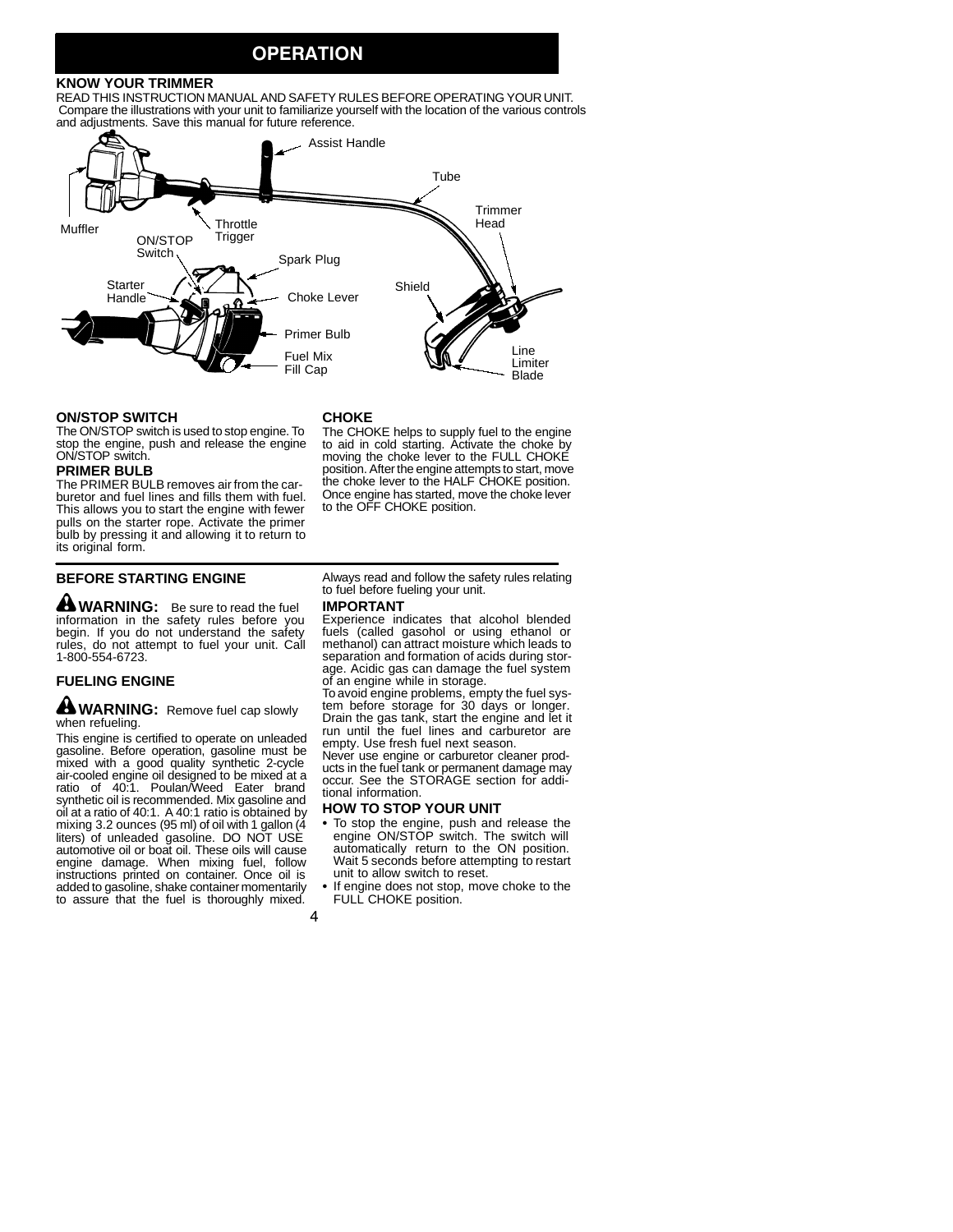

#### **HOW TO START YOUR UNIT**

**WARNING:** The trimmer head will turn while starting the engine. Avoid any contact with the muffler. A hot muffler can cause serious burns.

#### **STARTING A COLD ENGINE (or a warm engine after running out of fuel)**



- 1. Set unit on a flat surface.
- 2. Slowly press the primer bulb 6 times.<br>3. Move choke lever to the FULL CH
- Move choke lever to the FULL CHOKE position.
- 4. Squeeze the throttle trigger fully and hold through *all remaining steps.*





Primer Bulb

- 5. Pull starter rope handle sharply until engine sounds as if it is trying to start, but do not pull rope more than 6 times.
- 6. As soon as engine sounds as if it is trying to start, move choke lever to HALF CHOKE position.
- 7. Pull starter rope sharply until engine runs, but no more than 6 pulls.

**NOTE:** If the engine doesn't start after 6 pulls (at the HALF CHOKE position), move the choke lever to the FULL CHOKE position and press the primer bulb 6 times. Squeeze and hold the throttle trigger and pull the starter rope 2 more times. Move the choke lever to the HALF CHOKE position and pull the starter rope until the engine runs, but no more than 6 pulls. If the engine still doesn't start, it is probably flooded. Proceed to STARTING A FLOODED ENGINE.

8. Once the engine starts, allow it to run 10 seconds, then move the choke lever to the OFF CHOKE position. Allow the unit to run for 30 more seconds at OFF CHOKE before releasing the throttle trigder

**NOTE:** If engine dies with the choke lever in the OFF CHOKE position, move the choke lever to the HALF CHOKE position and pull the rope until engine runs, but no more than 6 pulls.

#### **STARTING A WARM ENGINE**

- 1. Move the choke lever to the HALF CHOKE position. 2. Squeeze and hold the throttle trigger. Keep
- throttle trigger fully squeezed until the en-
- gine runs smoothly. 3. Pull starter rope sharply until engine runs,
- but no more than 5 pulls. 4. Allow engine to run 15 seconds, then move the choke lever to OFF CHOKE.

**NOTE:** If engine has not started, pull starter rope 5 more pulls. If engine still does not run, it is probably flooded.

#### **STARTING A FLOODED ENGINE**

Flooded engines can be started by placing the choke lever in the OFF CHOKE position; then, pull the rope to clear the engine of excess fuel. This could require pulling the starter handle many times depending on how badly the unit is flooded.

If the unit still doesn't start, refer to TROUBLESHOOTING TABLE or call 1-800-554-6723.

#### **OPERATING INSTRUCTIONS OPERATING POSITION**



Cut from your right to your left.

**WARNING:** Always wear eye protection. Never lean over the trimmer head. Rocks or debris can ricochet or be thrown into eyes and face and cause blindness or other serious injury.

Do not run the engine at a higher speed than necessary. The cutting line will cut efficiently when the engine is run at less than full throttle. At lower speeds, there is less engine noise and vibration. The cutting line will last longer and will be less likely to "weld" onto the spool.

Always release the throttle trigger and allow the engine to return to idle speed when not cutting. To stop engine:

• Release the throttle trigger.

5

• Push and release the engine ON/STOP switch.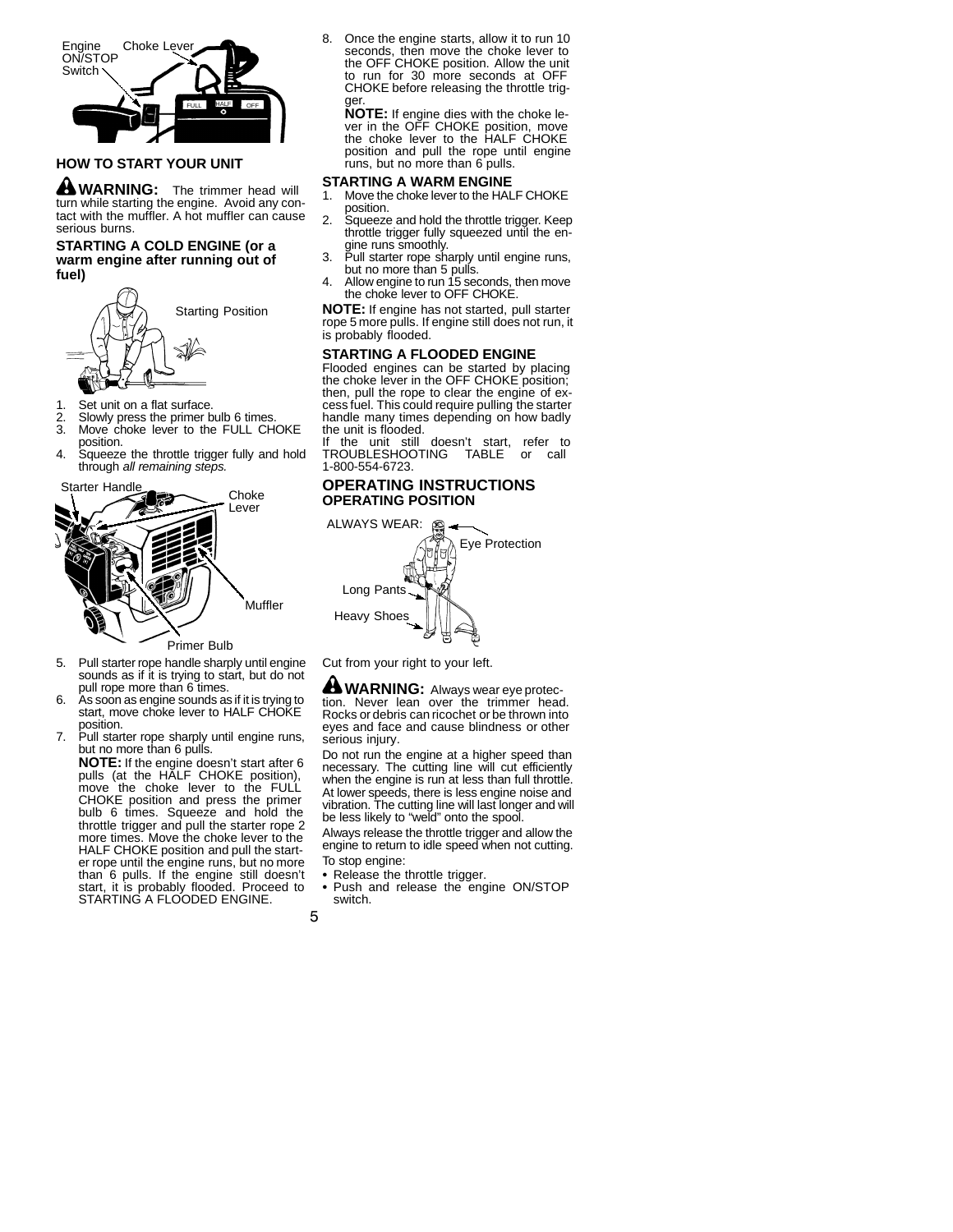#### **TRIMMER LINE ADVANCE**

The trimmer line will advance approximately 2 in. (5 cm) each time the bottom of the trimmer head is tapped on the ground with the engine running at full throttle.

The most efficient line length is the maximum length allowed by the line limiter.Always keep the shield in place when the tool is being operated.

To advance line:

- Operate the engine at full throttle.
- Hold the trimmer head parallel to and above the grassy area.
- Tap the bottom of the trimmer head lightly on the ground one time. Approximately 2 in. (5 cm) of line will be advanced with each tap.

Always tap the trimmer head on a grassy area. Tapping on surfaces such as concrete or asphalt can cause excessive wear to the trimmer head.

If the line is worn down to 2 inches (5 cm) or less, more than one tap will be required to ob-tain the most efficient line length.

**WARNING:** Use only 0.080" (2 mm) diameter line. Other sizes and shapes of line will not advance properly and will result in improper cutting head function or can cause serious injury. Do not use other materials such as wire, string, rope, etc. Wire can break off during cutting and become a dangerous missile that can cause serious injury.

#### **CUTTING METHODS**

**WARNING:** Use minimum speed and do not crowd the line when cutting around hard objects (rock, gravel, fence posts, etc.), which can damage the trimmer head, become entangled in the line, or be thrown causing a serious hazard.

• The tip of the line does the cutting. You will achieve the best performance and minimum line wear by not crowding the line into the cutting area. The right and wrong ways are shown below.

Tip of the Line Does The Cutting



# **Right Wrong**

The line will easily remove grass and weeds from around walls, fences, trees and flower beds, but it also can cut the tender bark of trees or shrubs and scar fences. To help avoid damage especially to delicate vegetation or trees with tender bark, shorten line to  $4-5$  in. (10-13 cm) and use at less than full throttle.

- S For trimming or scalping, use less than full throttle to increase line life and decrease head wear, especially:
- 
- During light duty cutting.<br>• Near objects around which the line can wrap such as small posts, trees or fence wire.
- For mowing or sweeping, use full throttle for

a good clean job.<br>TRIMMING - Hold the bottom of the trimmer head about 3 in. (8 cm) above the ground and at an angle. Allow only the tip of the line to make contact. Do not force trimmer line into work area.



SCALPING - The scalping technique re-<br>moves unwanted vegetationdown to the ground. Hold the bottom of the trimmer head about 3 in. (8 cm) above the ground and at an angle. Allow the tip of the line to strike the ground around trees, posts, monuments, etc.<br>This technique increases line wear.



MOWING - Your trimmer is ideal for mowing in places conventional lawn mowers cannot reach. In the mowing position, keep the line parallel to the ground. Avoid pressing the head into the ground as this can scalp the ground and damage the tool.



SWEEPING - The fanning action of the rotating line can be used for a quick and easy clean up. Keep the line parallel to and above the surfaces being swept and move the tool from side to side.



6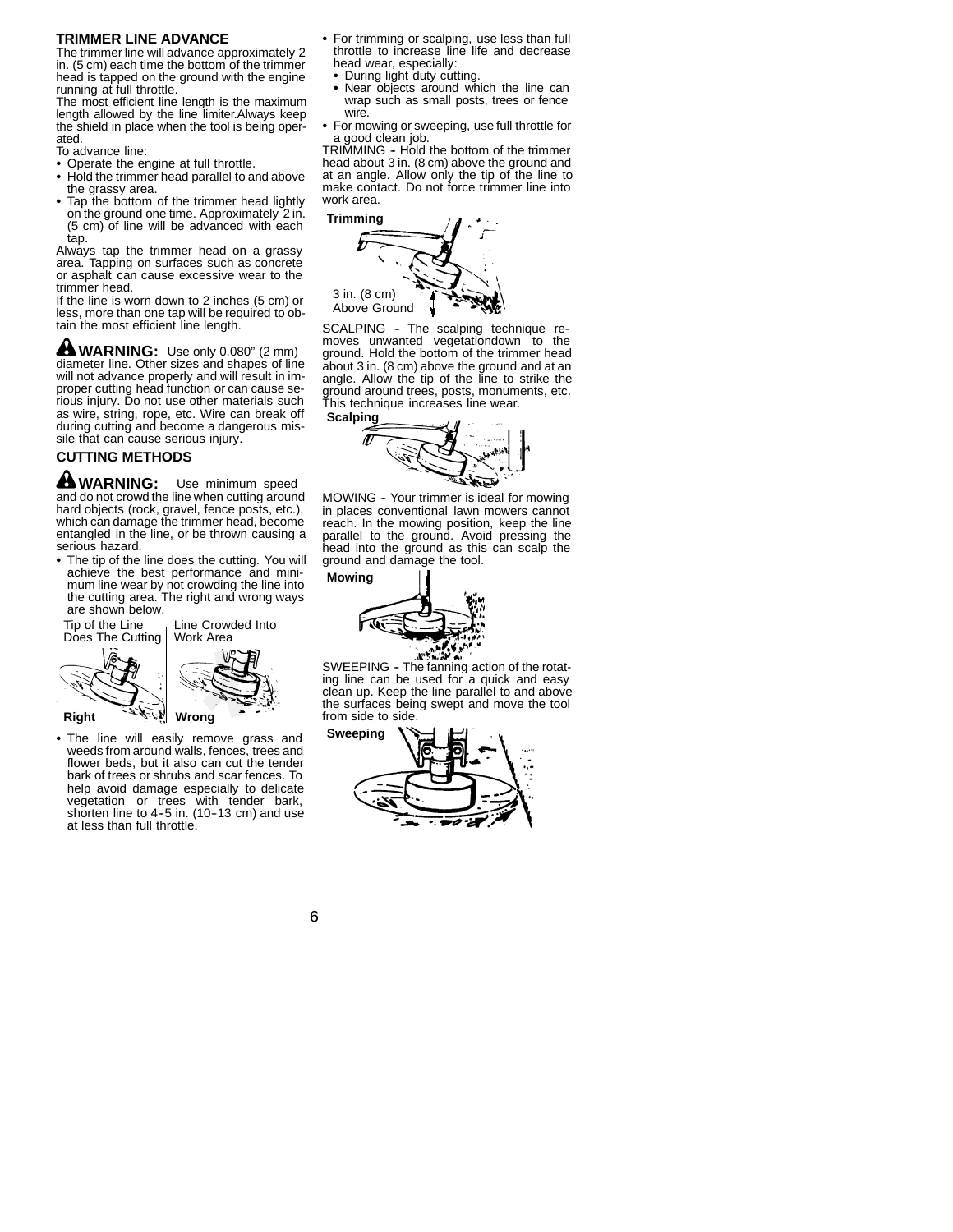## **MAINTENANCE**

**WARNING:** Disconnect the spark plug before performing maintenance except for carburetor adjustments.

#### **CHECK FOR LOOSE FASTENERS AND PARTS**

## • Spark Plug Boot

- $\cdot$  Air Filter
- Housing Screws
- Assist Handle Screws
- Debris Shield

#### **CHECK FOR DAMAGED OR WORN PARTS**

Contact an authorized service dealer for replacement of damaged or worn parts.

- ON/STOP Switch Ensure ON/STOP switch functions properly by pushing and releasing the switch. Make sure engine stops. Wait 5 seconds before attempting to restart unit to allow switch to reset. Restart engine and continue.
- Fuel Tank Discontinue use of unit if fuel tank shows signs of damage or leaks.
- Debris Shield Discontinue use of unit if debris shield is damaged.

#### **INSPECT AND CLEAN UNIT AND LABELS**

- After each use, inspect complete unit for loose or damaged parts. Clean the unit and labels using a damp cloth with a mild detergent.
- Wipe off unit with a clean dry cloth.

#### **CLEAN AIR FILTER**

A dirty air filter decreases engine performance and increases fuel consumption and harmful emissions. Always clean after every 5 hours of operation.

- 1. Clean the cover and the area around it to keep dirt from falling into the carburetor chamber when the cover is removed.
- 2. Remove parts as illustrated.

**NOTE:** To avoid creating a fire hazard or producing harmful evaporative emissions, do not clean filter in gasoline or other flammable

- solvent.<br>3. Was 3. Wash the filter in soap and water.<br>4. Allow filter to drv.
- 4. Allow filter to dry.<br>5. Add a few drops of
- Add a few drops of oil to the filter; squeeze the filter to distribute oil.
- 6. Replace parts.



#### **REPLACE SPARK PLUG**

Replace the spark plug each year to ensure the engine starts easier and runs better. Set spark plug gap at 0.025 inch. Ignition timing is fixed and nonadjustable.

- 1. Twist, then pull off spark plug boot.<br>2. Remove spark plug from cylinder a Remove spark plug from cylinder and dis-
- card. 3. Replace with Champion RCJ-6Y spark plug and tighten securely with a 3/4 inch socket wrench.
- 4. Reinstall the spark plug boot.

## **SERVICE AND ADJUSTMENTS**

7

#### **LINE REPLACEMENT**

- 1. Remove spool by firmly pulling on tap button.
- 2. Clean entire surface of hub and spool.<br>3. Replace with a pre-wound spool, or cut ty 3. Replace with a pre-wound spool, or cut two lengths of 12-1/2 feet of 0.080! (2 mm) diameter Weed Eater<sup>®</sup> brand line.

**WARNING:** Never use wire, rope, string, etc., which can break off and become a dangerous missile.

4. Insert ends of the lines about 1/2 inch (1 cm) into the small holes on the inside of spool.





- 5. Wind the line evenly and tightly onto the spool. Wind in the direction of the arrows found on the spool.
- 6. Push the lines into the notches, leaving 3 to 5 inches  $(7 - 12$  cm) unwound.
- 7. Insert the lines into the the exit holes in the hub as shown in the illustration.
- 8. Align the notches with the line exit holes.<br>9. Push spool into hub until it spape into
- Push spool into hub until it snaps into place.
- 10. Pull the lines extending outside of the hub to release the lines from the notches.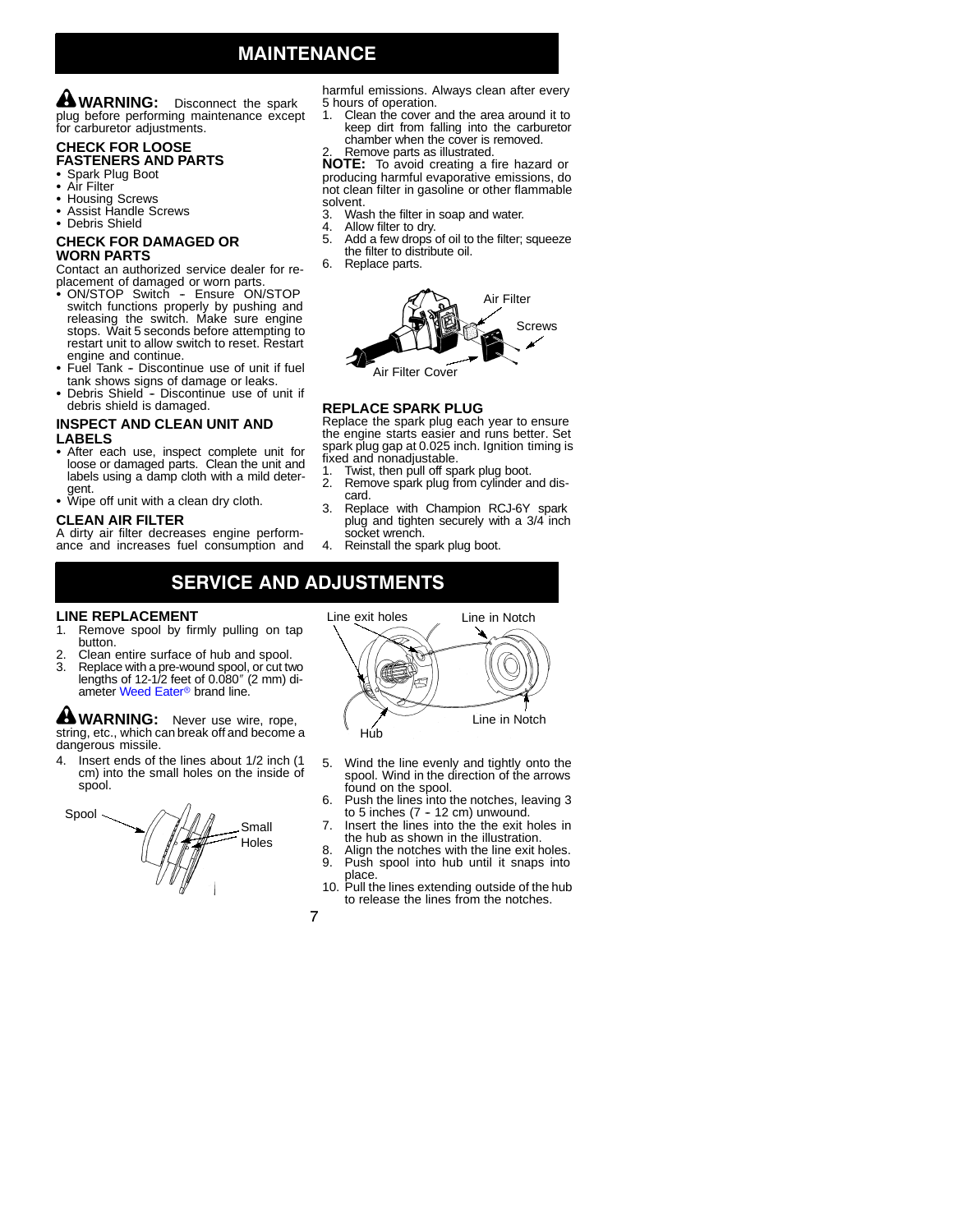#### **CARBURETOR ADJUSTMENT**

**WARNING:** Keep others away when making idle speed adjustments. The trimmer head will be spinning during this procedure. Wear your protective equipment and observe all safety precautions.

The carburetor has been carefully set at the factory. Adjustments may be necessary if you notice any of the following conditions:

• Engine will not idle when the throttle is released.

Make adjustments with the unit supported so the cutting attachment is off the ground and will not make contact with any object. Hold the unit by hand while running and making adjustments. Keep all parts of your body away from the cutting attachment and muffler.

#### **Idle Speed Adjustment**

Allow engine to idle. Adjust speed until engine runs without stalling (idle speed too slow).

- Turn idle speed screw clockwise to increase engine speed if engine stalls or dies.
- Turn idle speed screw counterclockwise to decrease engine speed.



If you require further assistance or are unsure about performing this procedure, contact an authorized service dealer or call authorized service dealer or 1-800-554-6723.

## **STORAGE**

## **WARNING:** Perform the following

- steps after each use: • Allow engine to cool, and secure the unit
- before storing or transporting. • Store unit and fuel in a well ventilated area
- where fuel vapors cannot reach sparks or open flames from water heaters, electric motors or switches, furnaces, etc.
- Store unit with all guards in place. Position unit so that any sharp object cannot accidentally cause injury.
- Store unit and fuel well out of the reach of children.

#### **SEASONAL STORAGE**

Prepare unit for storage at end of season or if it will not be used for 30 days or more.

- If your unit is to be stored for a period of time: Clean the entire unit before lengthy storage.
- Store in a clean dry area.
- Lightly oil external metal surfaces.

#### **FUEL SYSTEM**

Under FUELING ENGINE in the OPERA-TION section of this manual, see message labeled IMPORTANT regarding the use of gasohol in your engine.

Fuel stabilizer is an acceptable alternative in minimizing the formation of fuel gum deposits during storage. Add stabilizer to the gasoline in the fuel tank or fuel storage container. Follow the mix instructions found on stabilizer container. Run engine at least 5 minutes after adding stabilizer.

#### **ENGINE**

- Remove spark plug and pour 1 teaspoon of 40:1, 2-cycle engine oil (air cooled) through the spark plug opening. Slowly pull the starter rope 8 to 10 times to distribute oil.
- Replace spark plug with new one of recommended type and heat range.<br>• Clean air filter.
- 
- Check entire unit for loose screws, nuts, and bolts. Replace any damaged, broken, or worn parts.
- S At the beginning of the next season, use only fresh fuel having the proper gasoline to oil ratio.

#### **OTHER**

- Do not store gasoline from one season to another.
- Replace your gasoline can if it starts to rust.

8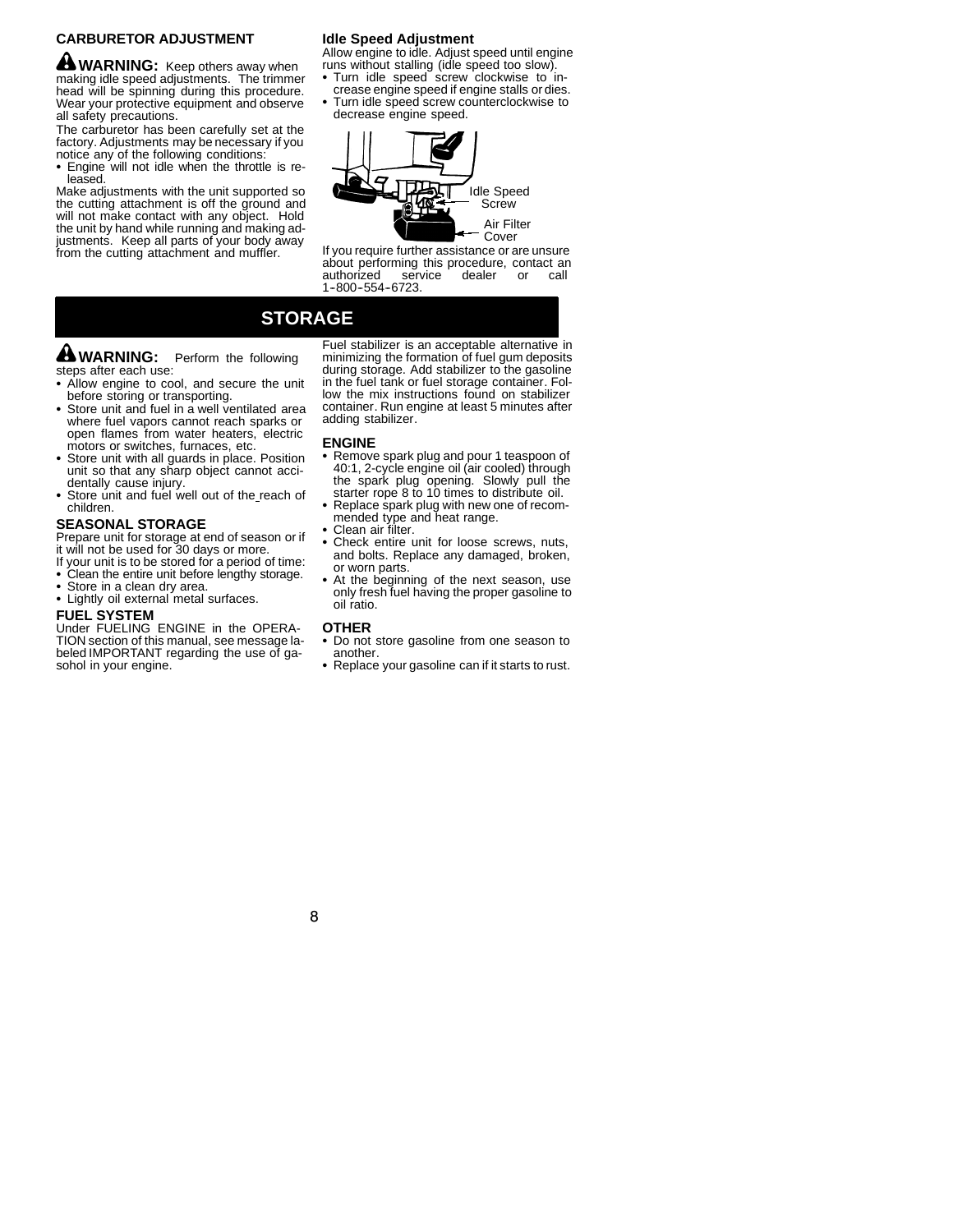## **TROUBLESHOOTING TABLE**

**WARNING:** Always stop unit and disconnect spark plug before performing all of the recommended remedies below except remedies that require operation of the unit.

| <b>TROUBLE</b>                                                             | <b>CAUSE</b>                                                                                                                                                     | <b>REMEDY</b>                                                                                                                                                                                                                                                                              |
|----------------------------------------------------------------------------|------------------------------------------------------------------------------------------------------------------------------------------------------------------|--------------------------------------------------------------------------------------------------------------------------------------------------------------------------------------------------------------------------------------------------------------------------------------------|
| Engine will not<br>start.                                                  | 1. Engine flooded.<br>2. Fuel tank empty.<br>3. Spark plug not firing.<br>4. Fuel not reaching<br>carburetor.<br>5. Carburetor requires<br>adjustment.           | 1. See "Starting a Flooded Engine" in<br>Operation Section.<br>2. Fill tank with correct fuel mixture.<br>3. Install new spark plug.<br>4. Check for dirty fuel filter; replace.<br>Check for kinked or split fuel line;<br>repair or replace.<br>5. Contact an authorized service dealer. |
| Engine will<br>not idle<br>properly.                                       | 1. Carburetor requires<br>adjustment.<br>2. Crankshaft seals worn.<br>3. Compression low.                                                                        | 1. See "Carburetor Adjustment" in<br>Service and Adjustments Section.<br>2. Contact an authorized service dealer.<br>3. Contact an authorized service dealer.                                                                                                                              |
| Engine will not<br>accelerate,<br>lacks power,<br>or dies under<br>a load. | 1. Air filter dirty.<br>2. Spark plug fouled.<br>3. Carburetor requires<br>adjustment.<br>4. Carbon build-up on<br>muffler outlet screen.<br>5. Compression low. | 1. Clean or replace air filter.<br>2. Clean or replace plug<br>and regap.<br>3. Contact an authorized service dealer.<br>4. Contact an authorized service dealer.<br>5. Contact an authorized service dealer.                                                                              |
| Engine<br>smokes<br>excessively.                                           | 1. Choke partially on.<br>2. Fuel mixture incorrect.<br>3. Air filter dirty.<br>4. Carburetor requires<br>adjustment.                                            | 1. Adjust choke.<br>2. Empty fuel tank and refill with<br>correct fuel mixture.<br>3. Clean or replace air filter.<br>4. Contact an authorized service dealer.                                                                                                                             |
| Engine runs<br>hot.                                                        | 1. Fuel mixture incorrect.<br>2. Spark plug incorrect.<br>3. Carburetor requires<br>adjustment.<br>4. Carbon build-up on<br>muffler outlet screen.               | 1. See "Fueling Engine" in Operation<br>section.<br>2. Replace with correct spark plug.<br>3. Contact an authorized service dealer<br>4. Contact an authorized service dealer.                                                                                                             |

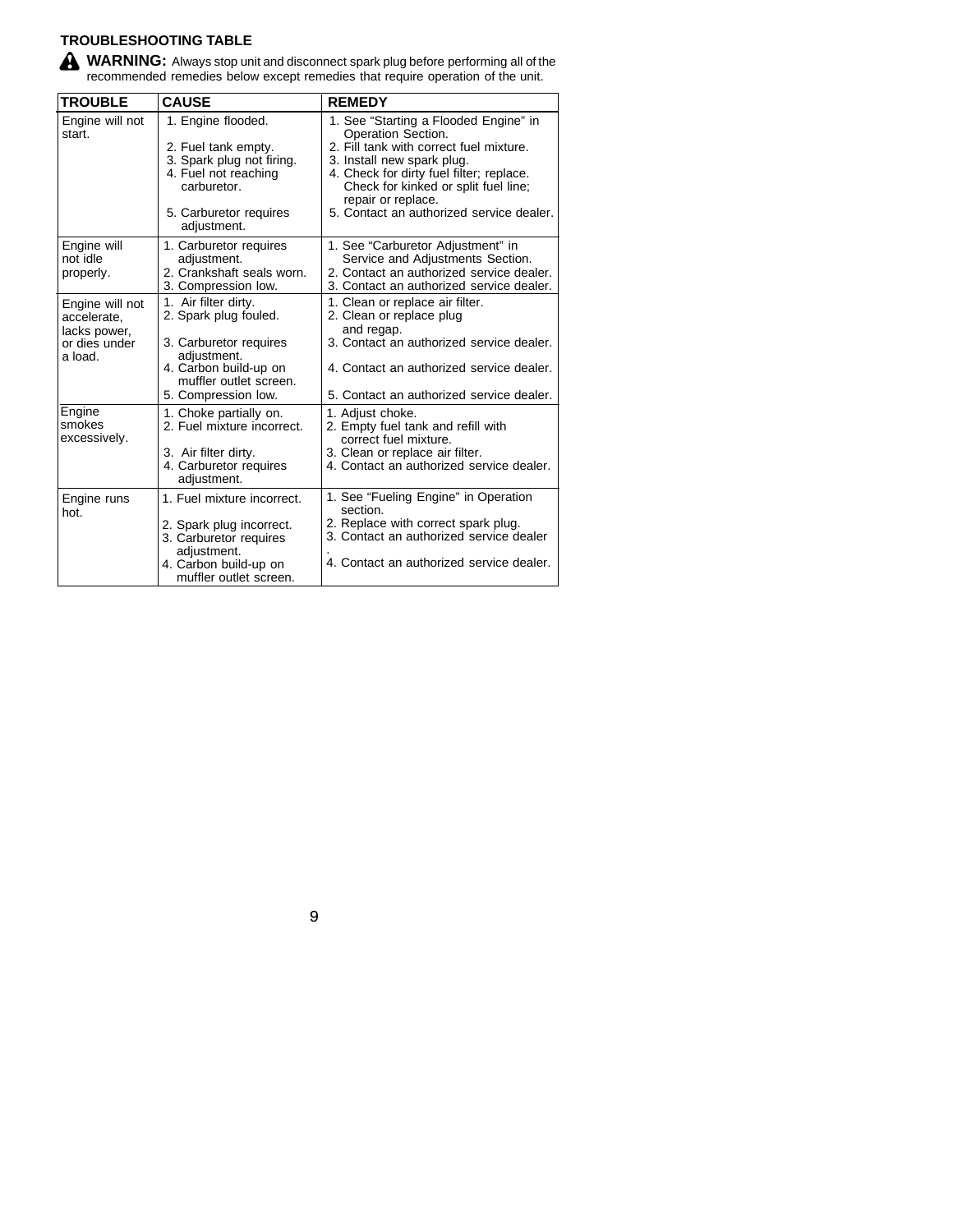## **LIMITED WARRANTY**

**ELECTROLUX HOME PRODUCTS, INC.,** warrants to the original purchaser that each new **Weed Eater**<sup>®</sup> brand gasoline tool or attachment is free from defects in material and workmanship and agrees to repair or replace under this warranty any defective gasoline product or attachment as follows from the original date of purchase.

2 YEARS - Parts and Labor, when used for household purposes.

60 DAYS - Parts and Labor, when used for commercial, professional, or income producing purposes.

**30 DAYS** - Parts and Labor, if used for rental purposes.

This warranty is not transferable and does not cover damage or liability caused by improper handling, improper maintenance, or the use of accessories and/or attachments not specifically recommended by **ELECTROLUX HOME PRODUCTS, INC.,** for this tool. Additionally, this warranty does not cover tune-ups, spark plugs, filters, starter ropes, starter springs, cutting line, or rotating head parts that will wear and require replacement with reasonable use during the warranty period. This warranty does

not cover predelivery setup or normal adjustments explained in the instruction manual. THIS WARRANTY GIVES YOU SPECIFIC LEGAL RIGHTS, AND YOU MAY HAVE OTHER RIGHTS WHICH VARY FROM STATE TO STATE.

NO CLAIMS FOR CONSEQUENTIAL OR OTHER DAMAGES WILL BE ALLOWED, AND THERE ARE NO OTHER EXPRESS WARRANTIES EXCEPT THOSE EXPRESSLY STIPULATED HEREIN.

SOME STATES DO NOT ALLOW LIMITATIONS ON HOW LONG AN IMPLIED WARRANTY LASTS OR THE EXCLUSION OR LIMITATIONS OF INCIDENTAL OR CONSEQUENTIAL DAMAGES, SO THE ABOVE LIMITATIONS OR EXCLUSION MAY NOT APPLY TO YOU.

The policy of **ELECTROLUX HOME PRODUCTS, INC.,** is to continuously improve its products. Therefore, **ELECTROLUX HOME PRODUCTS, INC.,** reserves the right to change, modify, or discontinue models, designs, specifications, and accessories of all products at any time without notice or obligation to any purchaser.

## **U.S. EPA/ENVIRONMENT CANADA EMISSION CONTROL WARRANTY STATEMENT**

**YOUR WARRANTY RIGHTS AND OBLIGA-TIONS:** The U. S. Environmental Protection Agency, Environment Canada and ELEC-TROLUX HOME PRODUCTS, INC., are pleased to explain the emissions control system warranty on your year 2002-2004 small off-<br>road engine. ELECTROLUX HOME PROD-UCTS, INC., must warrant the emission control system on your small off--road engine for the periods of time listed below provided there has been no abuse, neglect, or improper maintenance of your small off--road engine. Your emission control system includes parts such as the carburetor and the ignition system. Where a warrantable condition exists, ELECTROLUX HOME PRODUCTS, INC., will repair your small off--road engine at no cost to you. Expenses covered under warranty include diagnosis, parts and labor. **MANUFACTURER'S WAR-RANTY COVERAGE:** If any emissions related part on your engine (as listed under Emissions Control Warranty Parts List) is defective or a defect in the materials or workmanship of the engine causes the failure of such an emission related part, the part will be repaired or replaced by ELECTROLUX HOME PRODUCTS, INC. **OWNER'S WARRANTY RESPONSIBILI-**TIES: As the small off-road engine owner, you are responsible for the performance of the required maintenance listed in your instruction manual. ELECTROLUX HOME PRODUCTS, INC., recommends that you retain all receipts covering maintenance on your small off--road engine, but ELECTROLUX HOME PROD-UCTS, INC., cannot deny warranty solely for

10 the lack of receipts or for your failure to ensure the performance of all scheduled maintenance. As the small off--road engine owner, you should be aware that ELECTROLUX HOME PROD-UCTS, INC., may deny you warranty coverage if your small off--road engine or a part of it has failed due to abuse, neglect, improper maintenance, unapproved modifications, or the use of parts not made or approved by the original equipment manufacturer. You are responsible for presenting your small off--road engine to an ELECTROLUX HOME PRODUCTS, INC., authorized repair center as soon as a problem exists. Warranty repairs should be completed in a reasonable amount of time, not to exceed 30 days. If you have any questions regarding your warranty rights and responsibilities, you should contact your nearest authorized service center or call ELECTROLUX HOME PRODUCTS,<br>INC., at 1-800-554-6723. **WARRANTY** 1-800-554-6723. **COMMENCEMENT DATE:** The warranty period begins on the date the small off--road engine is purchased. **LENGTH OF COVERAGE:**This warranty shall be for a period of two years from the initial date of purchase. **WHAT IS COV-ERED: REPAIR OR REPLACEMENT OF PARTS.** Repair or replacement of any warranted part will be performed at no charge to the owner at an approved ELECTROLUX HOME PRODUCTS, INC., servicing center. If you have any questions regarding your warranty rights and responsibilities, you should contact your nearest authorized service center or call<br>FLECTROLUX HOME PRODUCTS UNC. at ELECTROLUX HOME PRODUCTS, INC. 1--800--554--6723. **WARRANTY PERIOD:** Any